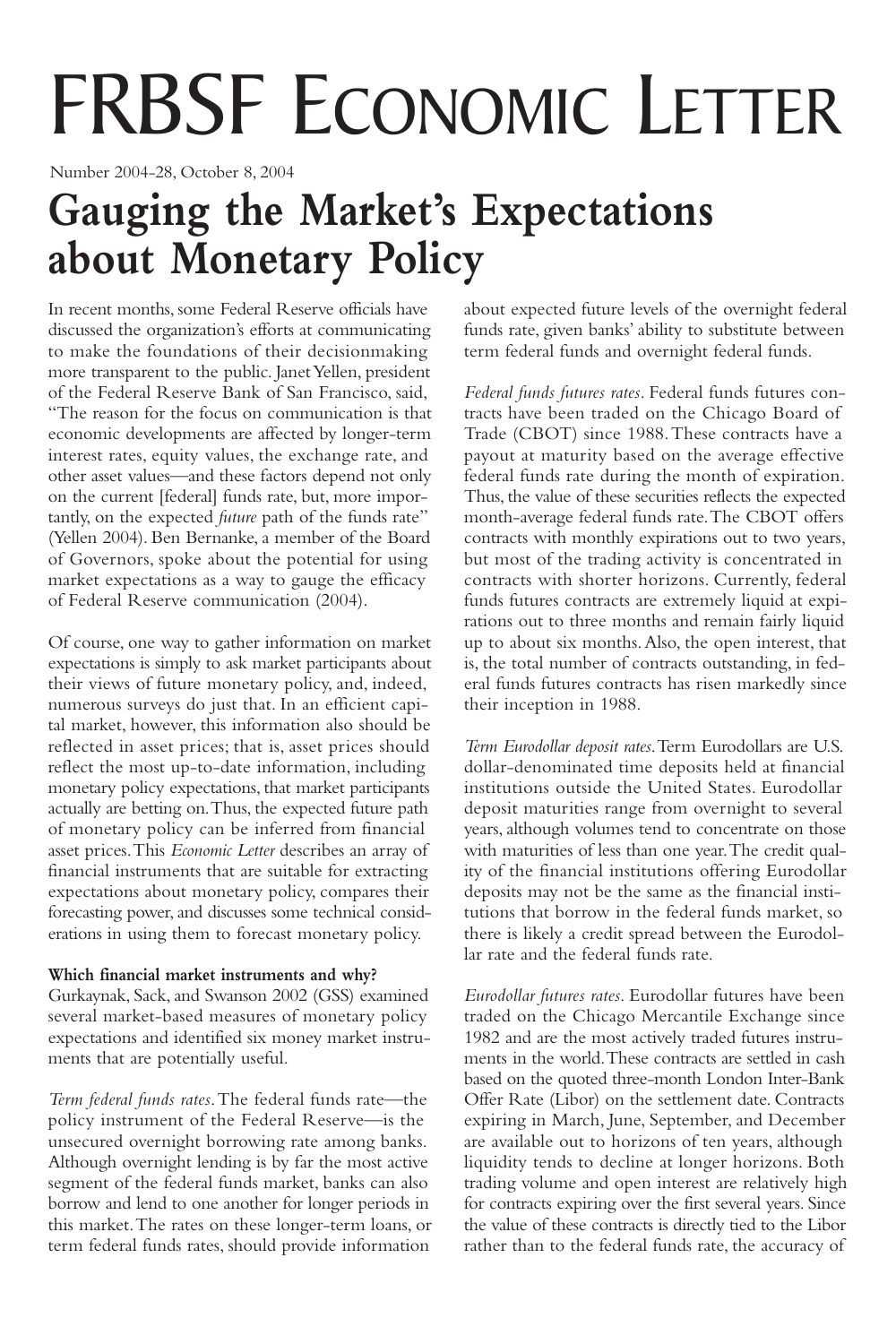these contracts for predicting U.S. monetary policy will depend, as with term Eurodollars, on the extent to which the Libor tracks the federal funds rate.

*Treasury bill rates.*The U.S.Treasury bill market is well known for its extraordinary liquidity and resiliency. With very active secondary market trading of Treasury bills whose maturities range from a few weeks up to a year, the bill rates provide information about the future path of the overnight federal funds rate. However,Treasury bills are viewed by market participants as default free, whereas federal funds are a form of private short-term credit that contains credit risk. This introduces a potential shortcoming of Treasury bill rates as a predictor of future federal funds rates. It should also be noted that some researchers have found that this market could be segmented from the rest of the Treasury market, which may lead to some idiosyncratic results.

*Commercial paper rates*. Commercial paper is unsecured short-term credit of maturity less than 270 days issued by investment-grade corporations. Most commercial paper issuance is concentrated at maturities of less than 90 days, with an average maturity of around 30 days. Despite the large quantity of commercial paper outstanding at a given time, most commercial paper is bought and held by institutional investors with very little secondary market trading.Another complication in using commercial paper rates to forecast federal funds rates is the potential difference in credit risk between commercial paper issuers and federal funds purchasers. Nevertheless, to the extent that investors who buy and hold commercial paper would require a return that is compatible with selling federal funds, the rate at which commercial paper is issued contains information about market expectations of future federal funds rates.

### **Predictive power**

Using data from 1994 to 2001, GSS examined the predictive power of these six market instruments in forecasting the federal funds rate.They reported that, over their sampling period, these instruments explained between 50% and 80% of the changes in the federal funds rate one to six months ahead.The reasonably good performance of these instruments in forecasting future monetary policy over short horizons seems to suggest that, over time, market participants have been increasingly successful in anticipating monetary policy actions.This may stem from the Federal Reserve's effort to improve transparency over the years. In 1994, the Federal Open Market Committee (FOMC) started explicitly announcing changes in the target federal funds rate in a statement released on the day of the meeting; in 1999, the Committee began announcing its policy "tilt,"

indicating the most likely future interest rate action; in 2000, it replaced the "tilt" with a statement describing the "balance of risks" to inflation and the economic outlook; in 2002, it included in the statement the votes of individual Committee members and the preferred policy choice of any dissenters.

GSS found that the federal funds futures contracts dominate all other instruments for predicting nearterm changes in the federal funds rate.The difference in the relative performance is most striking over the first few months of the contracts, the period in which the federal funds futures have the most liquidity. It is not surprising that other instruments would do a fairly good job at forecasting the federal funds rate changes as well, while not being as accurate as the federal funds futures, since money market instruments tend to be priced off each other. Indeed, GSS found that the federal funds futures rates encompass or summarize all of the information embedded in the rates of the other instruments in predicting the future funds rate over the near-term horizon. Over forecast horizons of one to four quarters ahead, the relative predictive power of the different money market instruments is much closer, and the forecasting power of all of them declines. Nonetheless, over these longer horizons, the Eurodollar futures contracts appear to have a slight edge over the other instruments in forecasting the funds rate changes.

#### **Expected federal funds rate path**

Based on the GSS findings, a reasonable way to map out market expectations of the future federal funds rate path would be to use the information from the federal funds futures contracts for the near-term forecast and the Eurodollar futures contracts for longer horizons. Before translating the futures rates into the expected funds rate path, we need to take into consideration the presence of the risk premium in futures contracts. Since all futures contracts are simply bets by investors today on the realization of the underlying contract outcome in the future, which is uncertain at the time they place the bet, investors who are risk-averse would demand a risk premium for holding the futures contract. Hence, the observed futures rates include both the expected realization of the contract rate and a risk premium.

Assuming that the risk premium is constant, GSS estimated that the risk premiums embedded in federal funds futures rates are quite small, beginning at just a few basis points for one-month contracts and increasing only a few basis points per month thereafter. However, more recent work by Piazzesi and Swanson (2004) shows that the risk premium in federal funds futures contracts appears to be time-varying and strongly countercyclical, suggesting that we need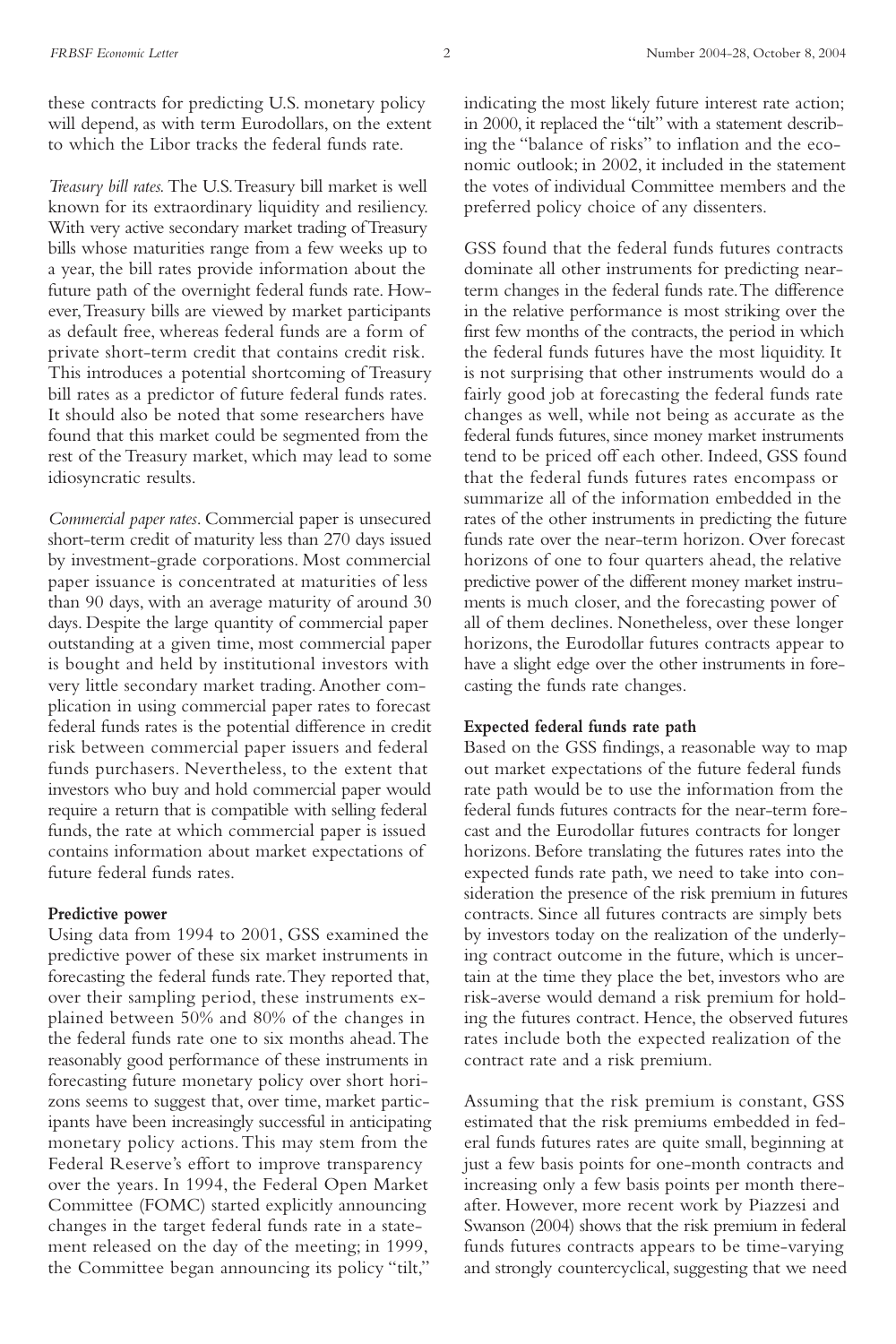to exercise caution in interpreting these market-based data, especially over longer forecasting horizons.

In using the Eurodollar futures contract to predict the future federal funds rate, the risk premium is further complicated by the differences in credit risk between Eurodollar borrowers and federal funds borrowers, and between a longer-term Eurodollar loan and the federal funds overnight loan. GSS estimated that the risk premia embedded in Eurodollar futures contracts are about 10 to 20 basis points for one to two quarters ahead, respectively.

Simply assuming a stationary risk premium, Figure 1 shows market expectations of the federal funds rate path as of May 4 and September 23 of this year. On May 4, for the first time this year, the FOMC indicated that (then current monetary) "policy accommodation can be removed at a pace that is likely to be measured."The market promptly interpreted this as a signal that in forthcoming FOMC meetings, the target federal funds rate would be raised from the level at that time, which was 1%. On that date, the market expected the funds rate to go up to 1.1% by July and to rise gradually to 1.76% by the end of 2004 before reaching 3.3% by the end of 2005. Note that market expectations shift over time in response to new economic data and financial developments. Now fast-forward to September 23. After the Fed raised the target funds rate in three steps to 1.75%, the market now expects the funds rate to continue to rise to about 1.98% by the end of 2004. Interestingly, the projected trajectory of the future funds rate path has been revised down somewhat since May, perhaps in response to the soft economic data released during the summer.As of September 23, the market expected the federal funds rate to be at about 2.9% by the end of 2005, which was almost one-half of a percentage point lower than the expectation just a few months ago.

#### **Conclusions**

The research discussed here indicates that selected financial market data contain fairly accurate predictions of future monetary policy action. Specifically, the federal funds futures contract has been found to have strong forecasting power for near-term monetary policy, and the Eurodollar futures contract does a reasonably good job in forecasting the federal funds rate over longer forecasting horizons.At the moment, prices from federal funds futures contracts and Eurodollar futures contracts indicate that market participants are expecting the federal funds rate to rise to about 1.98% by December of this year and to about

# **Figure 1 Expected federal funds rate**



allowance for term premium and other adjustments.

2.9% by the end of 2005. However, it should be noted that market expectations are constantly shifting and some subtlety is required to interpret the market-based data. Further research would continue to improve our ability to extract useful information from financial market data.

# **Simon Kwan Vice President, Financial Research**

#### **References**

*[URLs accessed September 2004.]*

- Bernanke, B.S. 2004."What Policymakers Can Learn from Asset Prices." Remarks made before the Investment Analysts Society of Chicago, Chicago, Illinois,April 2004.
- Gurkaynak, R.S., B. Sack, and E. Swanson. 2002. "Market-Based Measures of Monetary Policy Expectations."Working paper. Board of Governors of the Federal Reserve System. http://www.federalreserve .gov/pubs/feds/2002/200240/200240pap.pdf
- Piazzesi, M., and E. Swanson. 2004."Futures Prices and Risk-Adjusted Forecasts of Monetary Policy." NBER Working paper w10547 (June).
- Yellen, Janet. 2004."Remarks on the U.S. Economy and Monetary Policy." Presented to Seattle Community Leaders Luncheon, September 9. http://www.frbsf .org/news/speeches/2004/040909.pdf